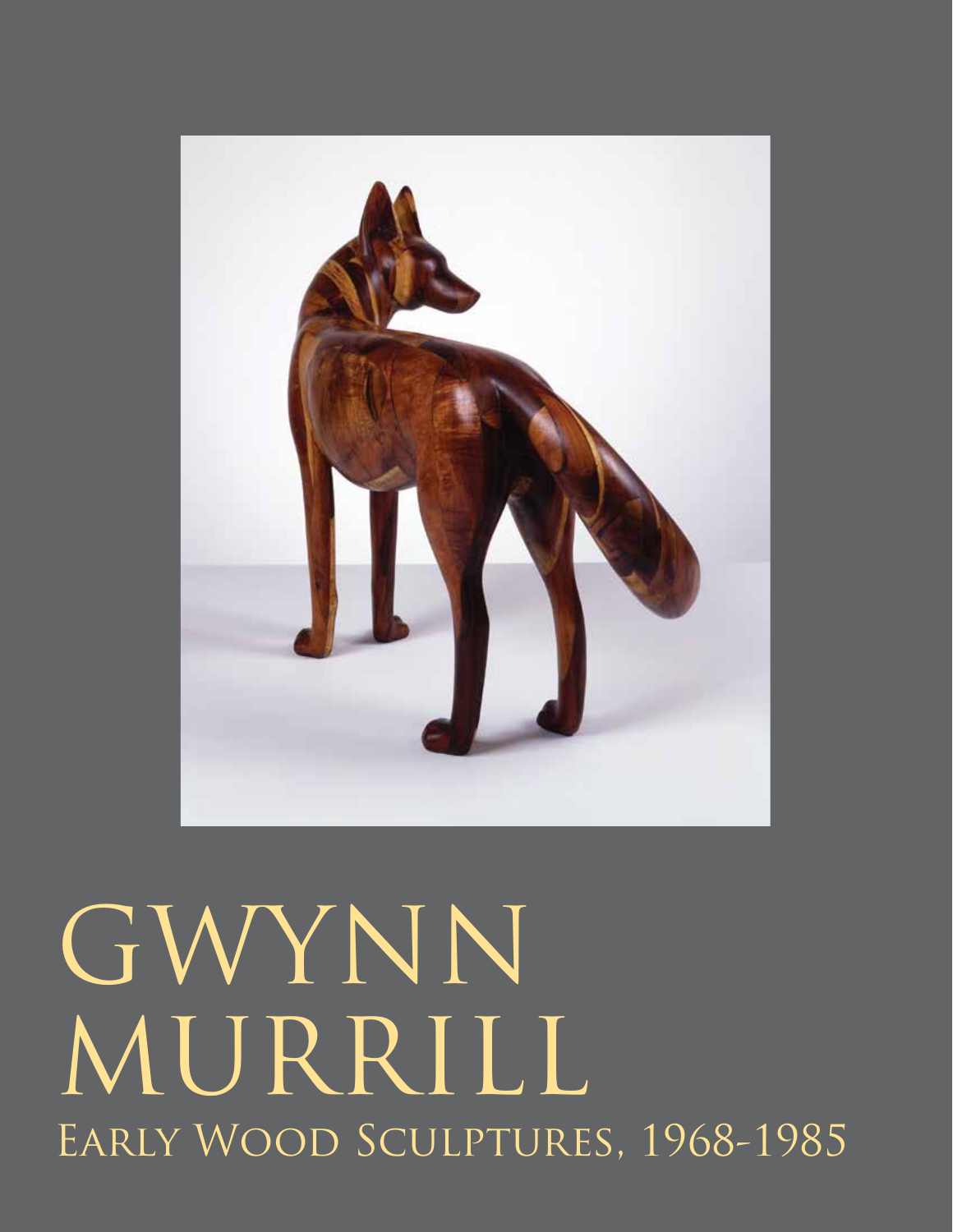Now an internationally recognized sculptor celebrated for her works in bronze, marble, and wood, Gwynn Murrill first came to sculpture by chance. At the University of California in Los Angeles, where she earned an M.F.A., her primary focus was painting. But after a class required working three-dimensionally, she realized that both her abilities and enthusiasm lay in that direction.

The pieces featured in *Early Wood Sculptures, 1968-1985*, represent the genesis of Murrill's work, and detail her original inspirations and first ventures into the unconventional process she devised. Attracted primarily to animal subjects, these early cats and coyotes, along with a few human figures, become the conduit for her exploration of surface, line, and form through a continually evolving and expressive relationship with wood.

> Murrill's creatures are in fact more powerful for their graceful minimalism. DEFINED BY THEIR BEAUTIFULLY OBSERVED AND delineated form, each one seems to embody THE SPIRIT OF ITS OWN WILDNESS.

Murrill's first attempt at sculpture materialized as a large rocking horse, followed soon after by *Lion*, 1969. Because of limited resources, she fabricated both of these works out of 2 x 4 and 4 x 4 inch pieces of wood, scrounged from construction sites around Los Angeles. Apparently fearless, Murrill took on large, complex rocking animals from the beginning. At five feet in both length and height, her *Lion* makes an impressive statement. The roughly joined sections and blocky overall form shows Murrill feeling her way, relying primarily, as she has said, on intuition. Nevertheless, with glue and power tools she assembled and shaped a great quantity of disparate chunks of





## GWYNN MURRILL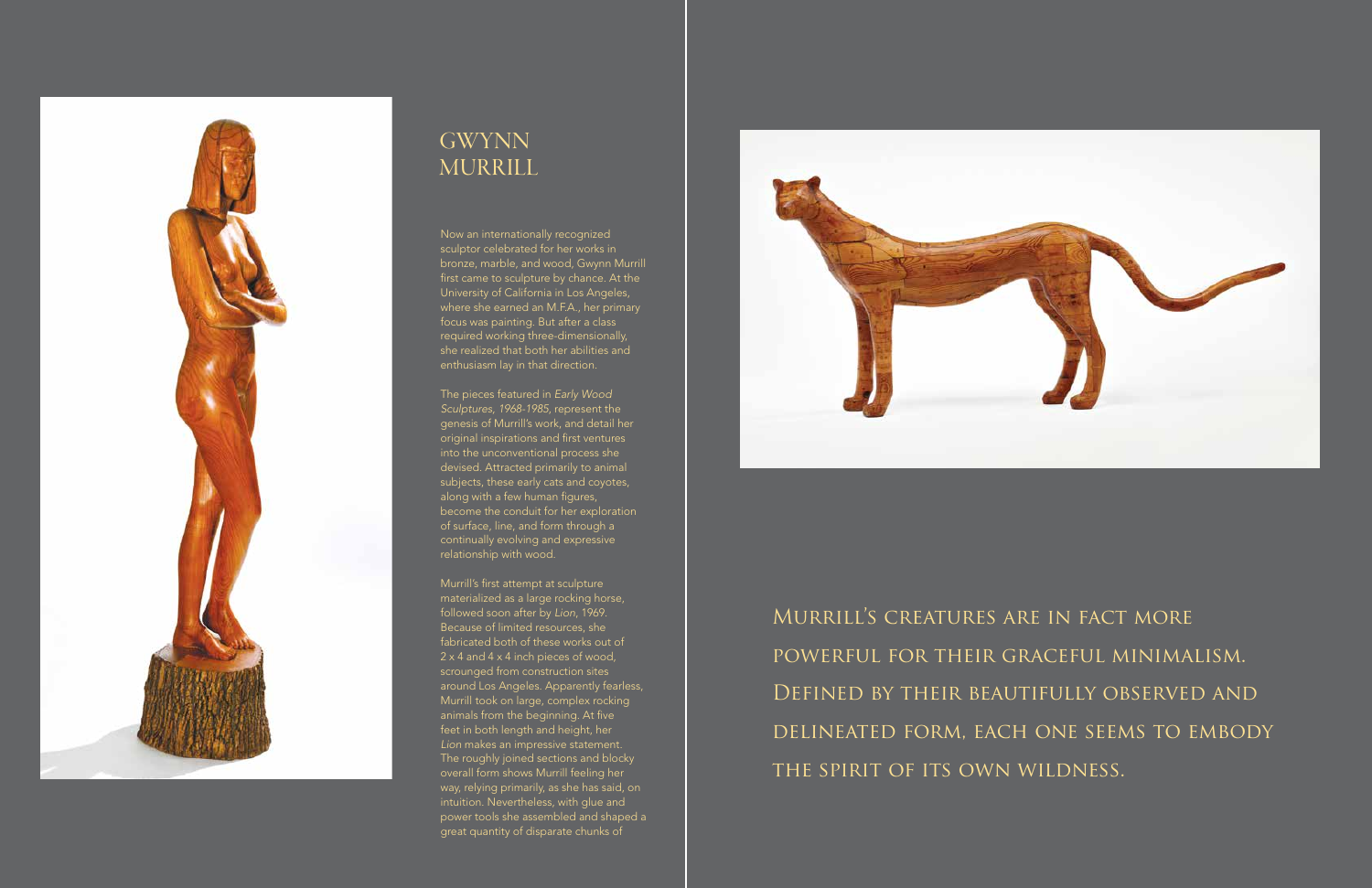Now an internationally recognized sculptor celebrated for her works in bronze, marble, and wood, Gwynn Murrill first came to sculpture by chance. At the University of California in Los Angeles, where she earned an M.F.A., her primary focus was painting. But after a class required working three-dimensionally, she realized that both her abilities and enthusiasm lay in that direction.

The pieces featured in *Early Wood Sculptures, 1968-1985*, represent the genesis of Murrill's work, and detail her original inspirations and first ventures into the unconventional process she devised. Attracted primarily to animal subjects, these early cats and coyotes, along with a few human figures, become the conduit for her exploration of surface, line, and form through a continually evolving and expressive relationship with wood.

Murrill's first attempt at sculpture materialized as a large rocking horse, followed soon after by *Lion*, 1969. Because of limited resources, she fabricated both of these works out of 2 x 4 and 4 x 4 inch pieces of wood, scrounged from construction sites around Los Angeles. Apparently fearless, Murrill took on large, complex rocking animals from the beginning. At five feet in both length and height, her *Lion* makes an impressive statement. The roughly joined sections and blocky overall form shows Murrill feeling her way, relying primarily, as she has said, on intuition. Nevertheless, with glue and power tools she assembled and shaped a great quantity of disparate chunks of





## GWYNN MURRILL

wood into a monumental form that emanates a kind of prehistoric, mythological presence.

After *Lion*, came *Giraffe*, 1970, and *Horse II*, 1971, also attached to rockers. Murrill had visibly progressed, and much of the rawness of *Lion* is absent from these pieces. Again she chose complicated animals to construct, but with improving technique each became a more unified whole. In two subsequent works, *Impala* and *Rhinoceros Head*, both from 1972, she moves away from the complete creature to focus her attention more closely on individual characteristics and surface finish. The *Impala's* long swooping horns, and both animals' expressive ears, reveal a growing adventurousness and a developing eye. She begins to attend more carefully to the shape and color of her components, arranging them to accentuate the subject. An example of this increasing awareness is the unusual sculpture *Clam I*, 1973, in which the sophisticated placement of individual





curved cuts enhances a deceptively simple form. But with *Cheetah*, also from 1973, Murrill returns to full-size animals and steps into a new domain. This cat is sleek and imposing, each sinuous curve flowing seamlessly into the next. The attentive lift of its head and poised tail makes its watchful stance clear, and—belying its multiple components—transforms it into a graceful, fully realized being. Murrill's inspired use of the wood's undulating grain draws the eye from the cat's shoulder upwards and around its haunches to further reinforce the dynamism of its form. A tour de force, *Cheetah* affirms Murrill's increasing capability and confidence.

Although primarily drawn to the animal kingdom, Murrill also sculpts human figures. In 1977 she broke from her usual composite method to tackle carving from a single piece of wood. *Standing Woman* materializes from a length of ash—its eye-catching unworked section acts as her pedestal. Literally emerging from the confines of a

foot and a half diameter log, the precisely proportioned nude rises six and a half feet. Despite a complex arrangement of crossed arms and legs, she is perfectly balanced in a relaxed, casual stance, with swirling wood grain harmoniously accentuating the curves of her body. With this accomplished sculpture, completed not too many years after she first glued odds and ends of wood together to create her rudimentary rocking horse, Murrill further cements her sculptural status.

Over the next eight years Murrill comes to master her medium, as the koa wood sculptures of the mid-1980s—the superb series of coyotes (*Coyote I, III, IV,* 1983), *Hawk on a Branch*, 1984, and *Bobcat*, 1985 clearly demonstrate. Contour, color, surface, and grain are all harnessed to serve structure, accentuate form, and enhance expression in every instance. Murrill is not interested in, nor does she require, additional descriptive detail to articulate her work. Her creatures

are in fact more powerful for their graceful minimalism. Defined by their beautifully observed and delineated form, each one seems to embody the spirit of its own wildness. These animals feel instinctive: in the next breath *Coyote I* will lift its head to sniff the air; *Coyote IV* will begin digging for the rodent it senses beneath its feet. Their impact is visceral; we recognize their authenticity at once.

Soon after the last of these sculptures were completed, Murrill began to investigate additional options. She ultimately added bronze and marble to her repertoire and significantly broadened her audience. But these early pieces, particularly the koa wood series, still hold their own with the best of her work. In *Early Wood Sculptures*, we have the rare opportunity to see where it all began.

Helaine Glick, Independent Curator